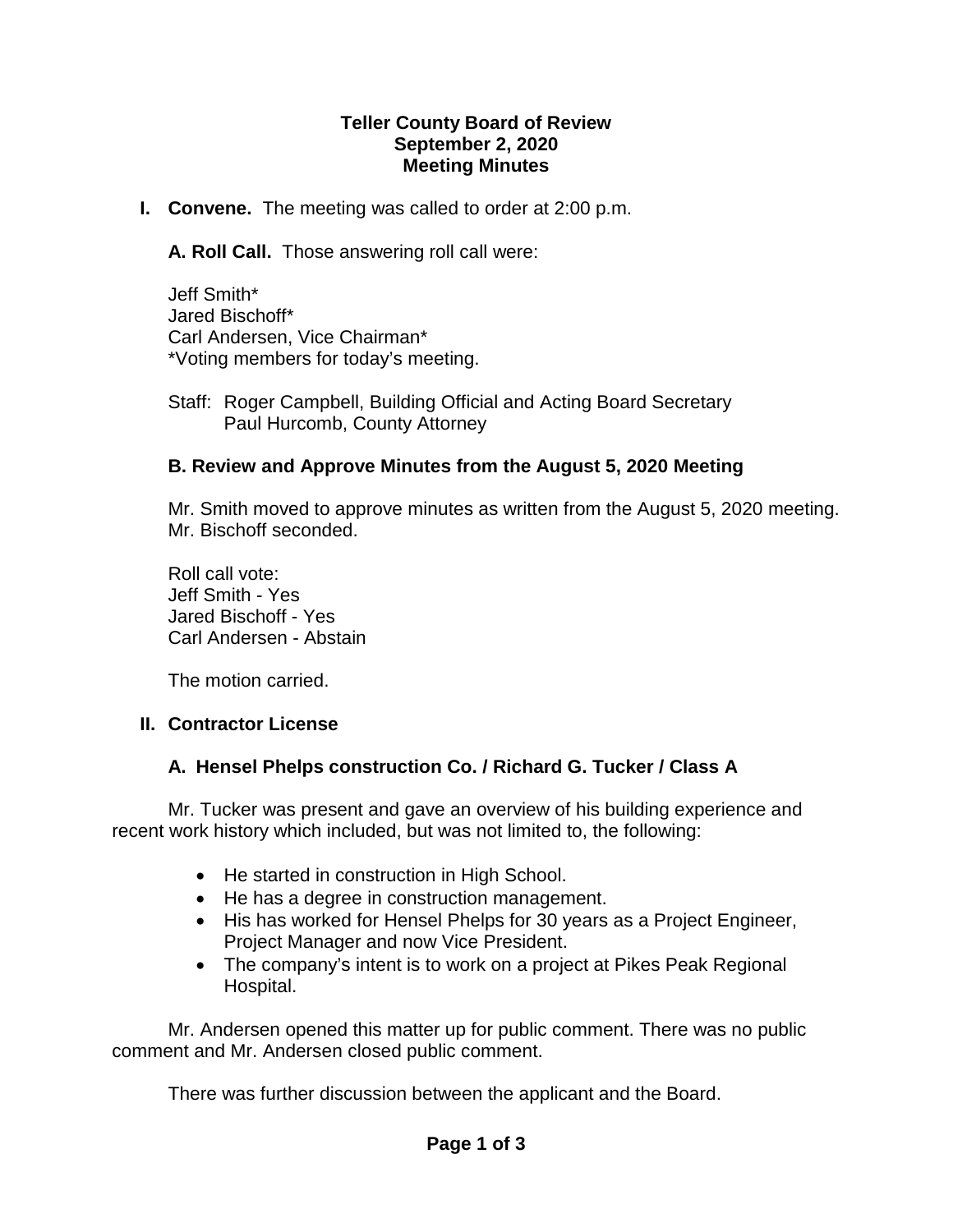Mr. Smith moved to grant Hensel Phelps Construction Co. with Richard G. Tucker as Examinee a Class A License.

Mr. Bischoff seconded.

Roll call vote: Jeff Smith - Yes Jared Bischoff - Yes Carl Andersen - Yes

The motion carried.

## **B. J & B Construction / Brandon Falk / Class B**

Mr. Falk was not present and the Board determined to give him several minutes to show.

Mr. Campbell stated that he had issued a provisional C-1 License to J & B Construction and that they were presently working on a project.

Mr. Campbell received a phone call that the Examinee and his business partner had inadvertently gone to Cripple Creek for the meeting and they were on their way to the meeting in Woodland Park.

Mr. Hurcomb presented several options for the Board:

- wait for the examinee
- deny the application
- take other actions based on the application materials submitted

Mr. Smith asked Mr. Campbell what the project was and whether he felt they were capable of performing on this project.

Mr. Campbell stated that it was a large garage and he felt they were capable to complete the present project.

Mr. Smith suggested that the Examinee be granted a C-1 License limited to the one current project.

Mr. Smith moved to grant J & B Construction with Brando Falk as Examinee a Class C-1 License limited to the one current project.

Carl Andersen seconded.